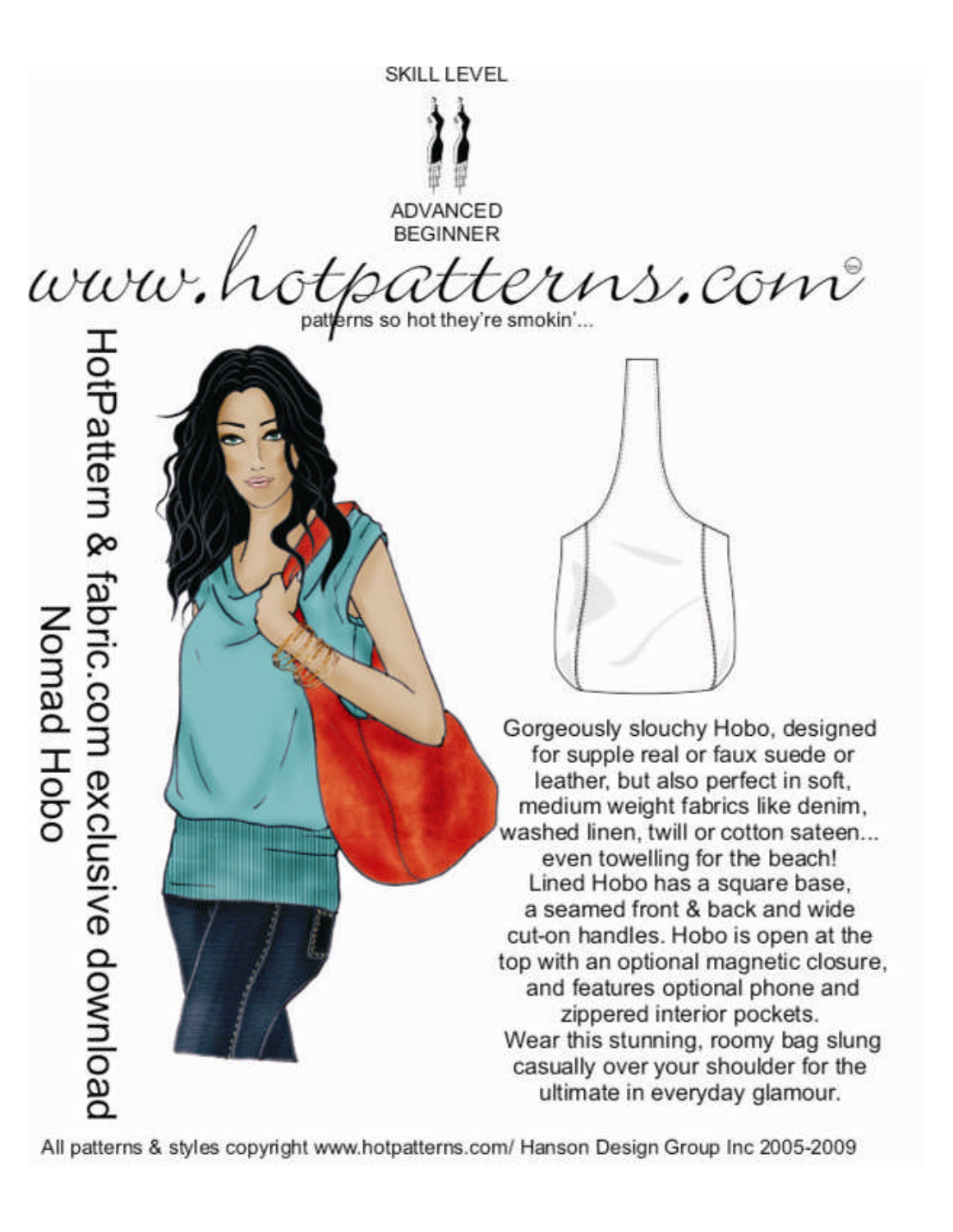$\text{det}$ atterns & fabric.com

### exclusive free download nomad hobo instructions page 1 of 4

SUGGESTED FABRIC CUTTING LAYOUT SUGGESTED LINING CUTTING LAYOUT fold fabric in half from selvedge to selved<del>gel</del>d lining in half from selvedge to selvedge for this layout. for this layout.

#### SEAM ALLOWANCES & OTHER INFO

Seam allowances are 5/8" wide APART FROM the zipper seam allowances on the interior pocket, which is 3/4" wide. All seams are sewn right sides together unless otherwise stated.

Skills needed include: inserting a centered zipper; attaching pockets (easy!); making & inserting a bag lining (outrageously easy!); applying a magnetic closure (need we say it? super-easy!).

#### ABOUT THIS STYLE

This Hobo is beautifully slouchy, as long as you use a suitable fabric!

Please don't use a stiff fabric, and certainly don't interface the entire body of the bag unless you really really have to.

As it has a classic open-top Hobo shape, we recommend using a magnetic closure at the top...this stops your stuff spilling out!

The interior pockets are optional, but super-useful; if you don't want to have them, then don't! It's your bag after all...

Don't bother making a muslin for this (as if you would!) but we do recommend that you pin the pattern together before you start cutting your fabric, just to see how it goes together.





FABRIC & NOTIONS REQUIRED

You'll need around 1 1/4 yard/ 115 cm each of 60"/150cm wide fabric and 3/4 yard/60 cm of 60"/150cm wide lining.

> You'll also need a few scraps of interfacing... about 4"/10cm X 14"/35cm

To complete the bag, you'll need a magnetic closure and a 8"/20cm zipper.

Interface all the facing pieces if you are using interfacing.

1 If you don't want to interface the facing pieces, be sure to interface the magnetic closure area, plus the zipper opening on the interior pocket, as marked on the pattern.

2 Apply the magnetic closure or snap fastening to the front & back facing...see the pattern for the correct position. 3a

Prepare the lining zippered pocket ...join the upper & lower parts of the zippered pockets from the cut edges to the notches, so you have a large opening for the zipper.



Baste the large zipper opening closed along the same line, and press the seam allowances open.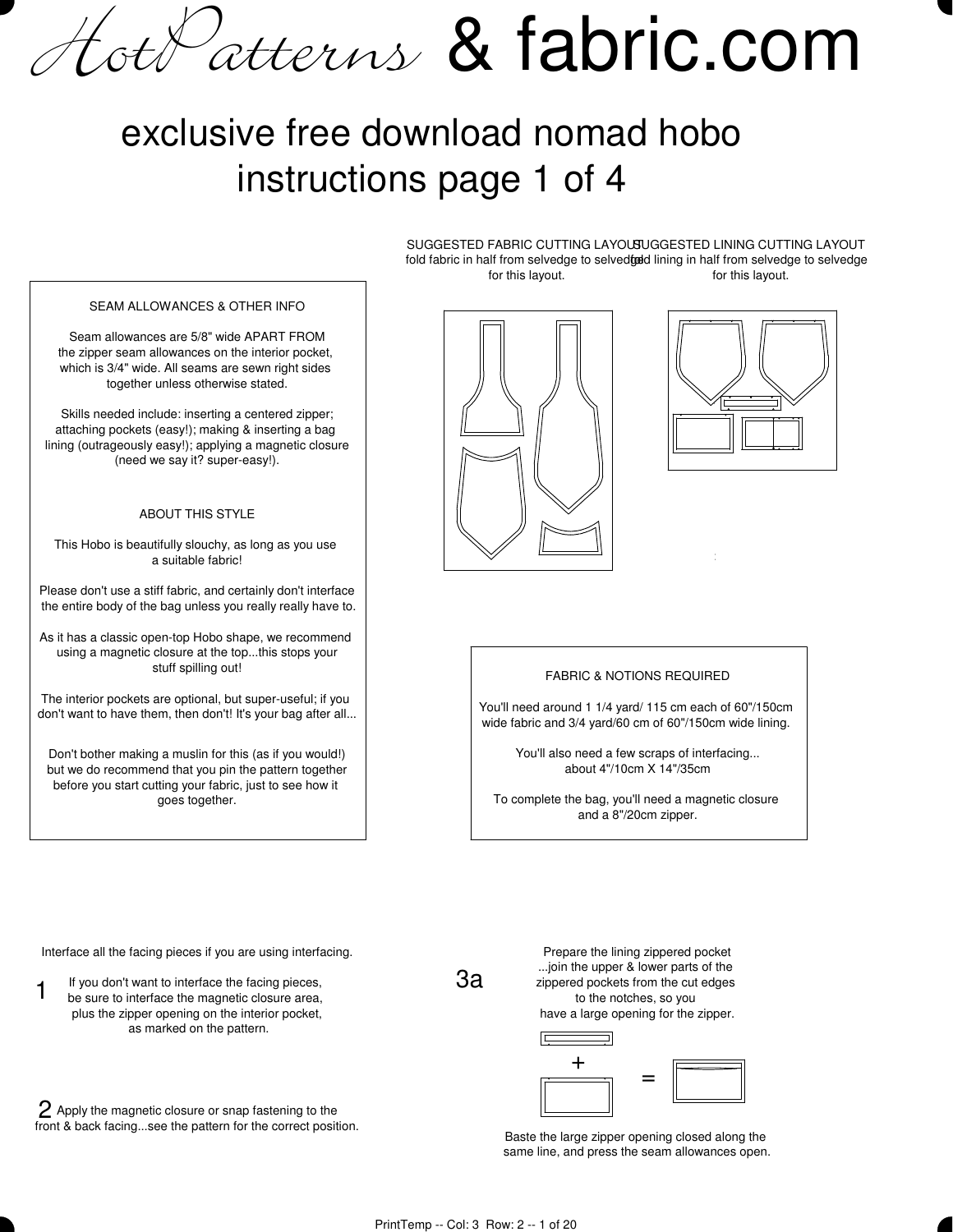#### instructions page 2 of 4



4

Working on the wrong side of the pocket, center the zipper over the basted seamline. Pin or baste the zipper into position.



Flip the pocket over to the right side. Sewing through all thickness, apply the zipper to the pocket. Press the pocket flat, then remove all basting stitches.



The pocket should look like this.

Press the side & bottom edges of the pocket under 5/8', and sew the pocket to one side of the pocket lining-see the pattern for the correct position.

Make sure that you lay the upper unfinished edge of the pocket along the cut edge of the lining...this will mean that the upper

edge of the pocket will be sealed into the lining/facing seam.



Prepare the lining cell & small pockets....turn the top edge of this pocket under 5/8" and stitch this hem down, then press the remaining 3 edges under 5/8". 5a



Apply the left side of the pocket to the remaining lining piece, following the stitch lines indicated on the pattern: you'll end up with an applied pocket, plus an unattached flap...it should look like this:



5b

Following the notches on the remaining flap of the pocket, pleat the bottom edge of the pocket, then stitch the remaining bottom and side edges of the pocket onto the lining-voila! cell phone & small pocket!



This is what is should look like.

6

Join the bottom edges of the front & back facings (that's the pieces with the handles!) to the top edges of the front & back linings (that's the pieces with the pockets!).

Press the seams open.







7 Join the bottom edges of the side facings to the top edges of the side linings (that's the pieces without the pockets!).

Press the seams open.

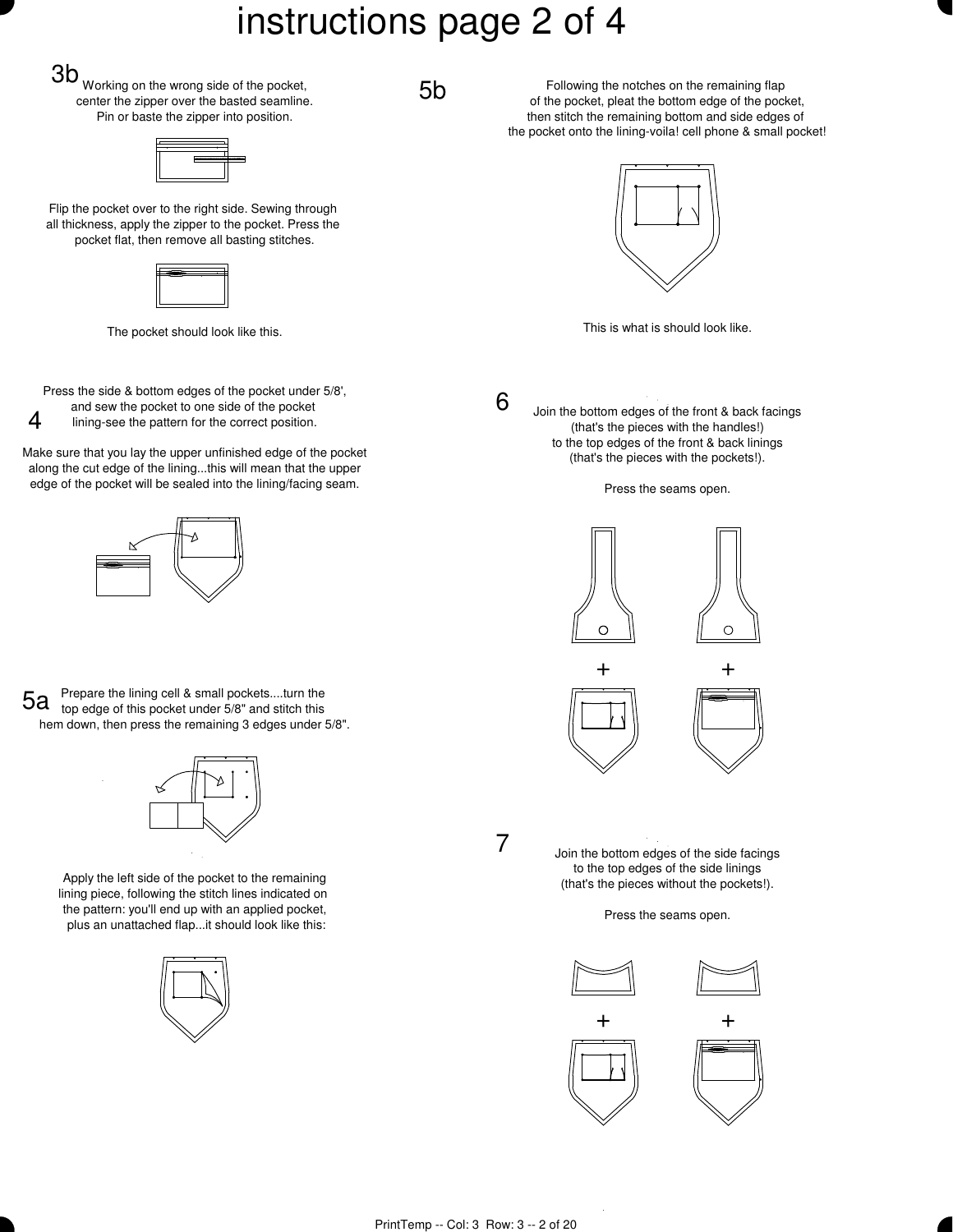### instructions page 2 of 4

8 Join the front lining/facing piece to one of the side lining/facing pieces;

 $\sim$   $\sim$ 

10 Join one of the front/back pieces to one of the side lining/facing pieces;



repeat this with the back lining/facing piece and the remaining side lining/facing piece.



Press all the seams open.

9 Join the front/side lining/facing pieces to the back/side lining/facing pieces...leave an opening about 6" long on the last seam, you'll use this to turn the bag lining through.

Press all the seams open.





repeat this with the remaining front/back piece and the remaining side lining/facing piece.

Press all the seams open.

11 Join the front/side pieces to the back/side pieces.

Press all the seams open.



This is what the bottom of the bag will look like.

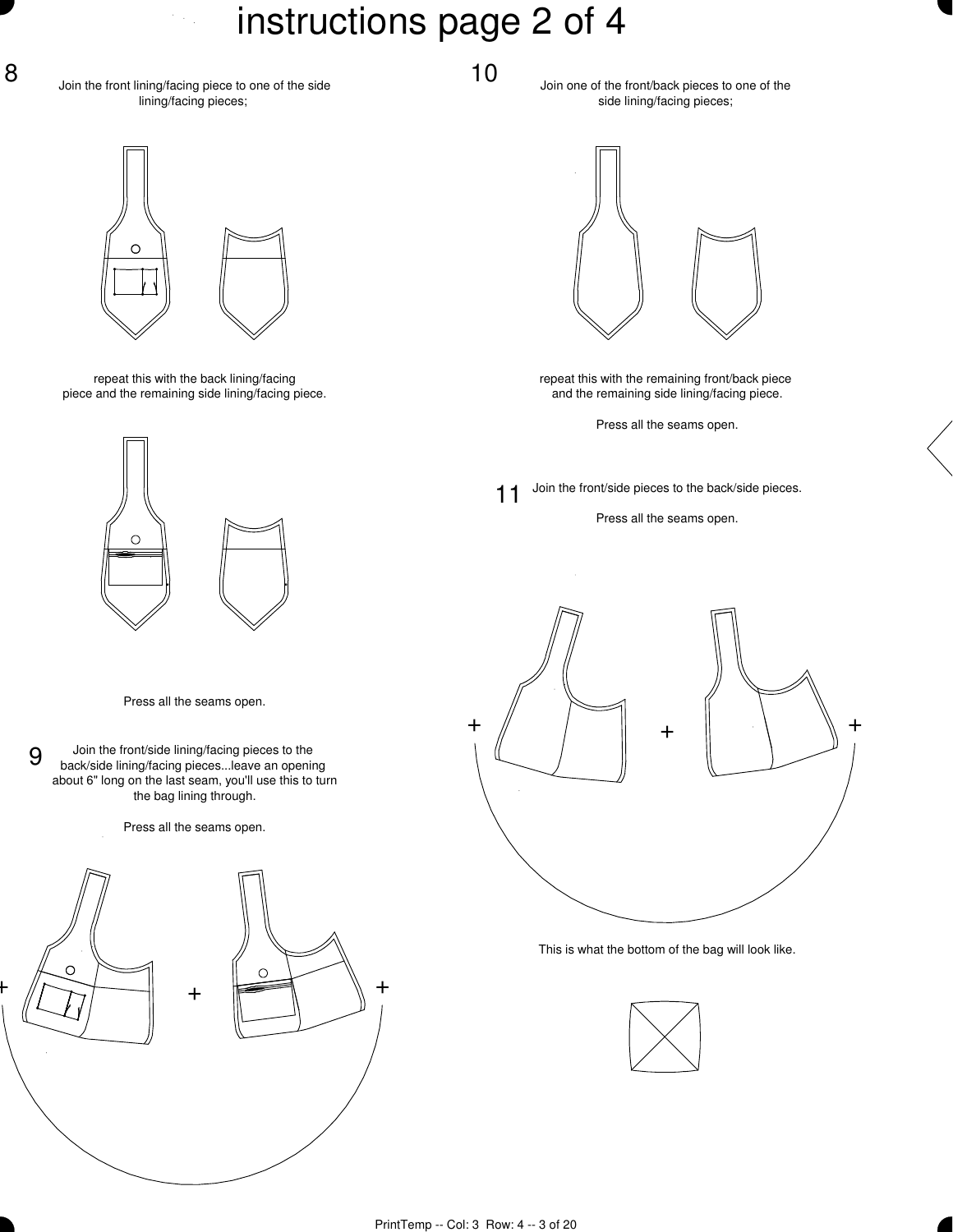#### instructions page 4 of 4

11 so the right sides of the bag and lining are together. 13 Turn the lining/facing inside out, and drop the bag inside it,

Join the bag to the lining/facing around all the edges.

Press the seams open, notch the curves and turn the bag out through the opening in the bottom of the lining (see, we told you you'd find that useful!).

With the ends of handle B wrapped inside the ends of handle A, and sewing through all thicknesses, join the 2 ends of handles A & B.

Press the seams open, then pull the completed handle back through the lining opening.

To complete the bag, close the opening in the 14 lo complete the bag, close the open<br>lining by hand or machine.

Done! How gorgeous is that?

Now you've made one of these great bags, you know you'll be making a lot more!



12a Now this is the ever-so-slightly tricky part... but don't worry, once you 'get it', it's actually not so hard!

> Put your hand inside the bag lining (through the opening in the seam) and go up through one of the handles...let's call this handle A.



ARIEL VIEW OF BAG

At the opening of handle A, grab the other handle, which we'll call handle B, and pull it through the opening on the end of handle A.

12b As you pull handle B through handle A, make sure that handle A turns inside-out as you go.

Pull both ends of handles A & B through the opening in the lining.

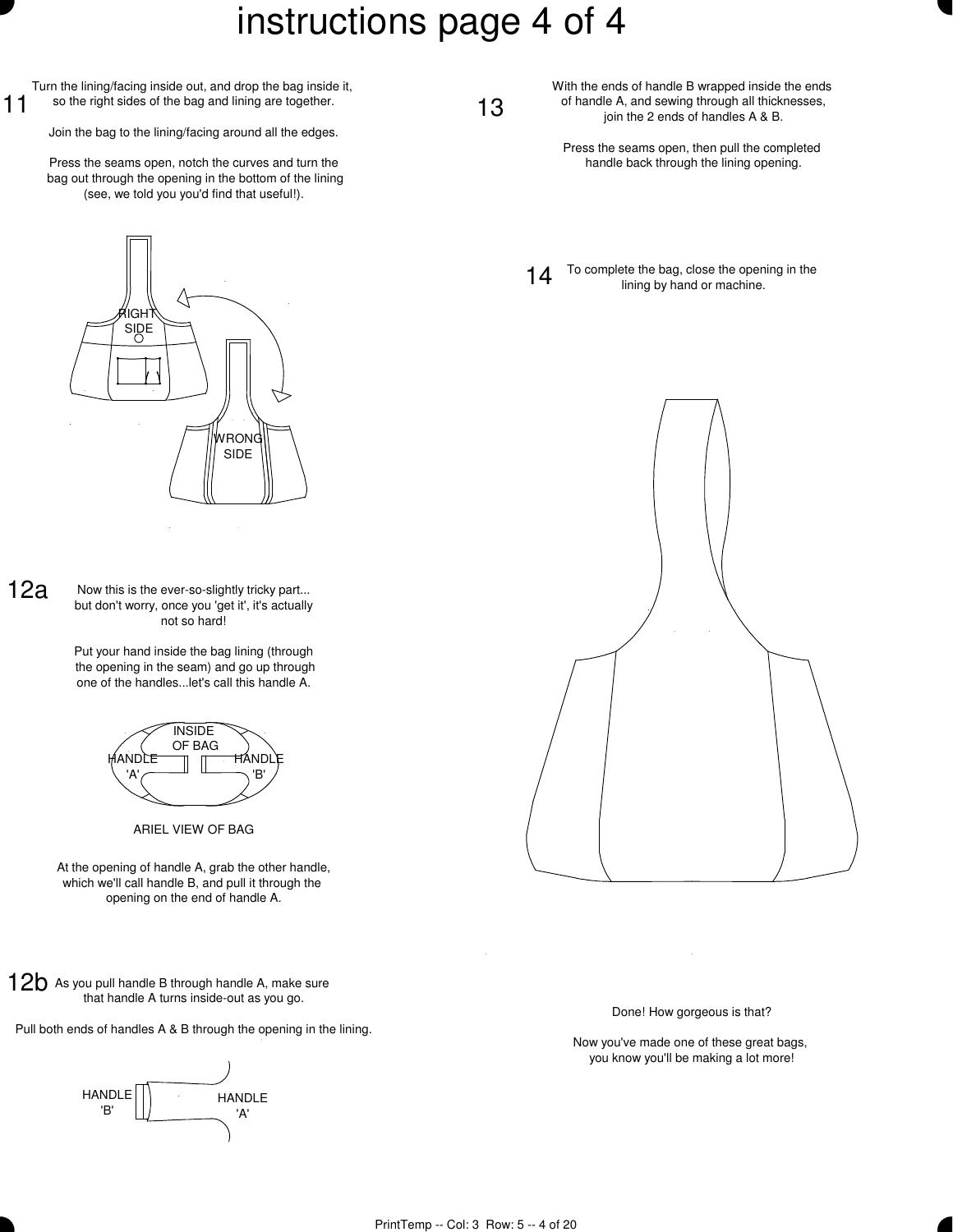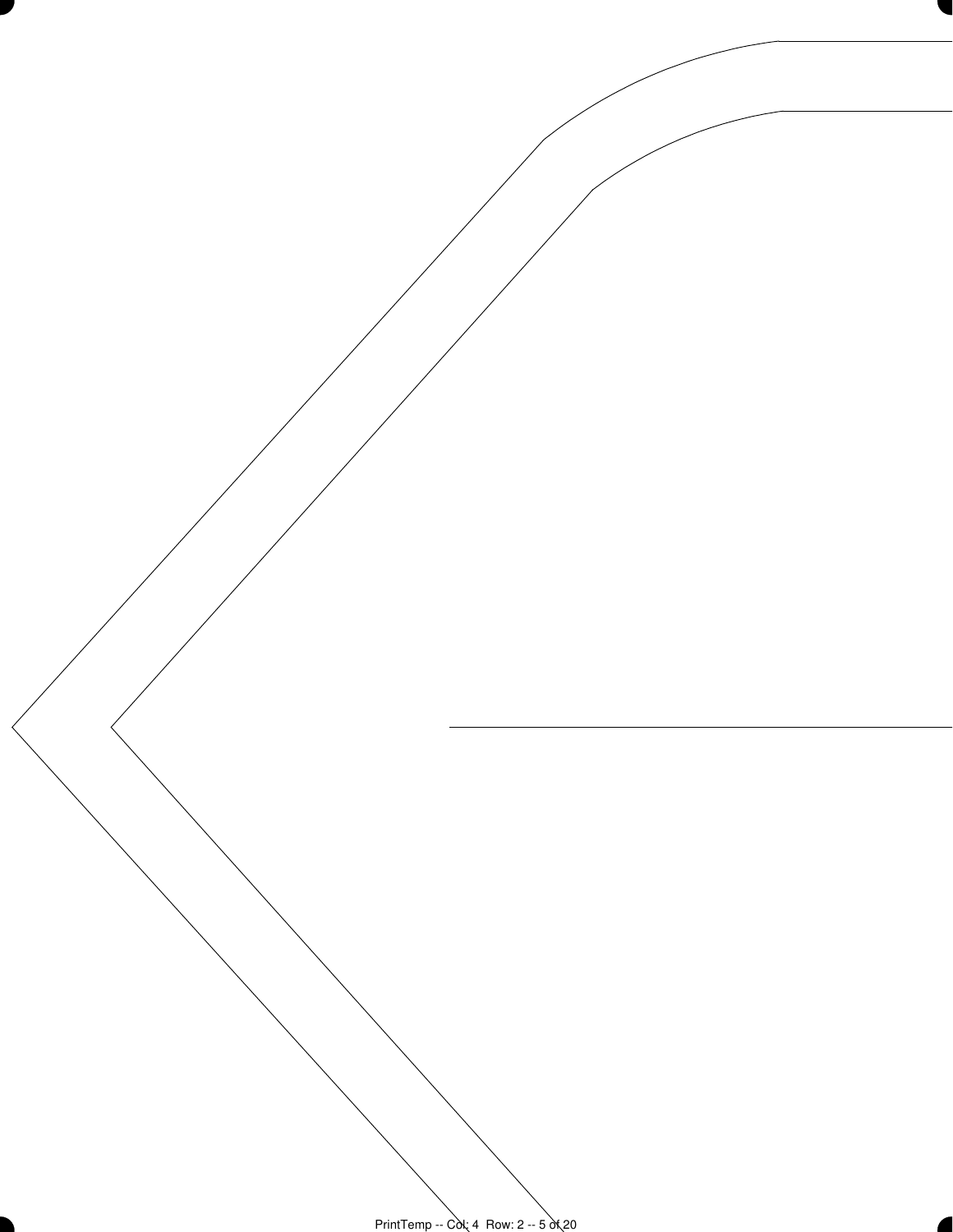



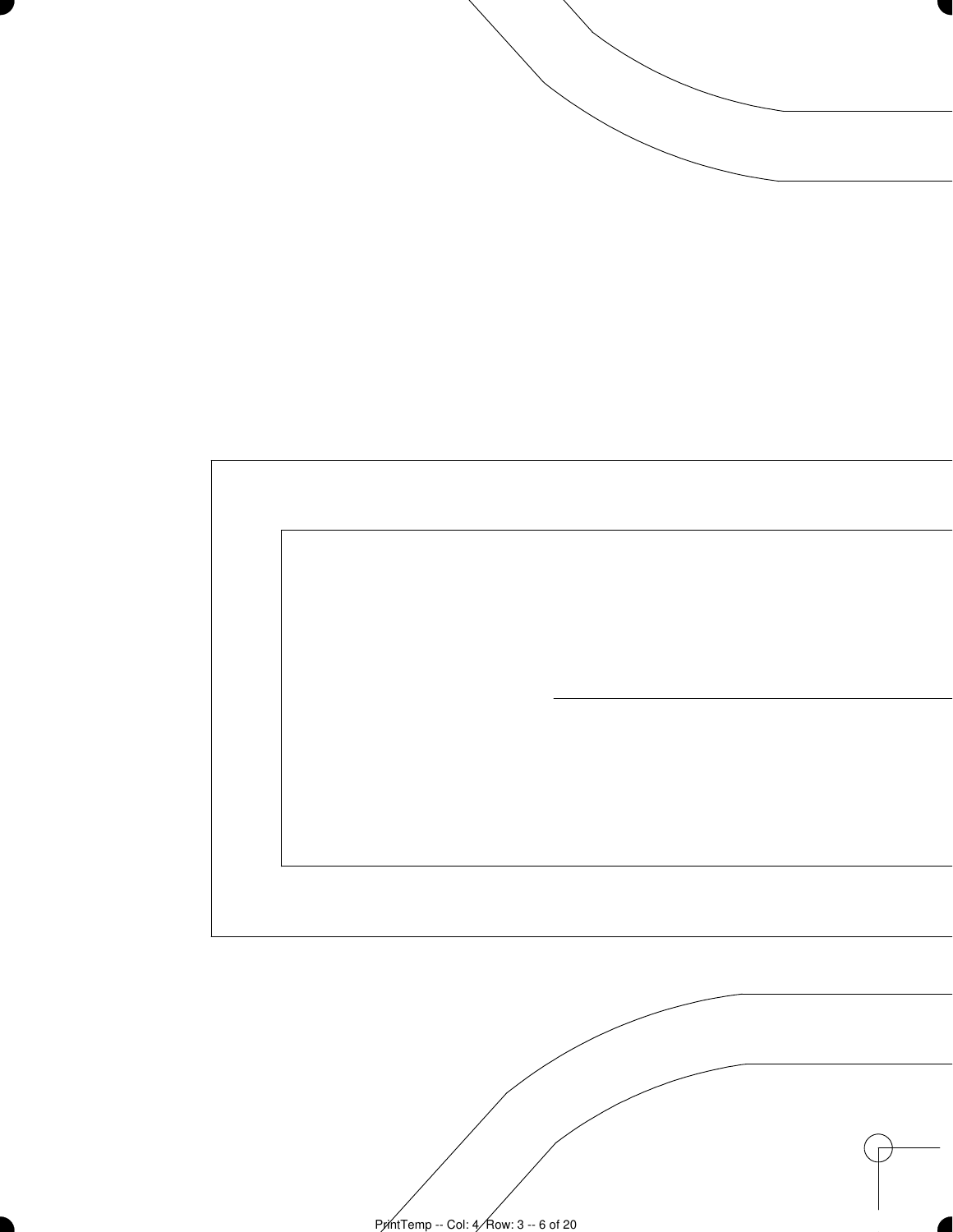## Actories & fabric.com exclusive free download n o m a d h o b o side, front & back panel lining cut 2 pairs (4 in total) in lining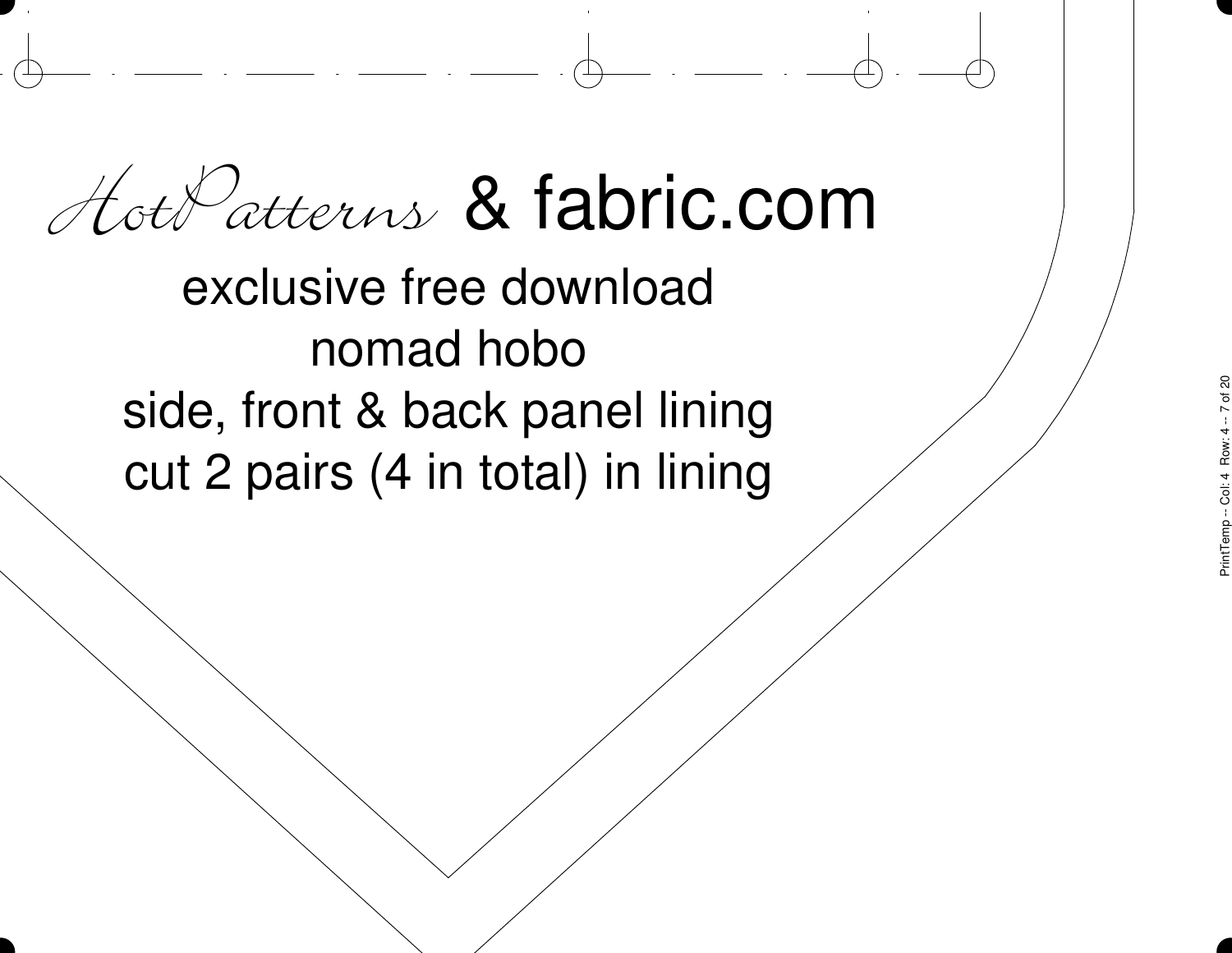exclusive free download nomad hobo upper zipped pocket cut 1 in lining HotPatterns & fabric.com

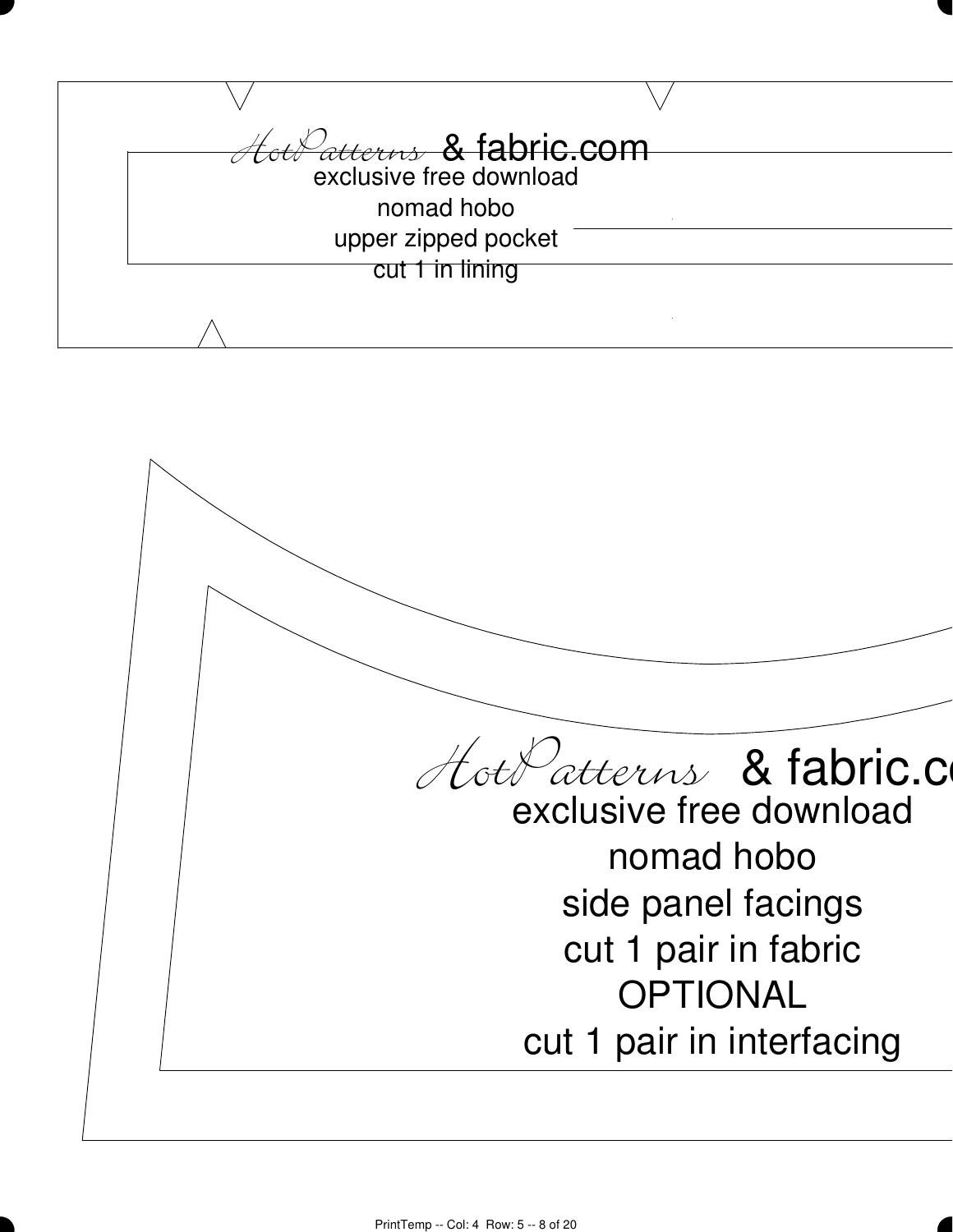# Aboth atterns & fabric.com

## exclusive free download n o m a d h o b o side panels cut 1 pair in fabric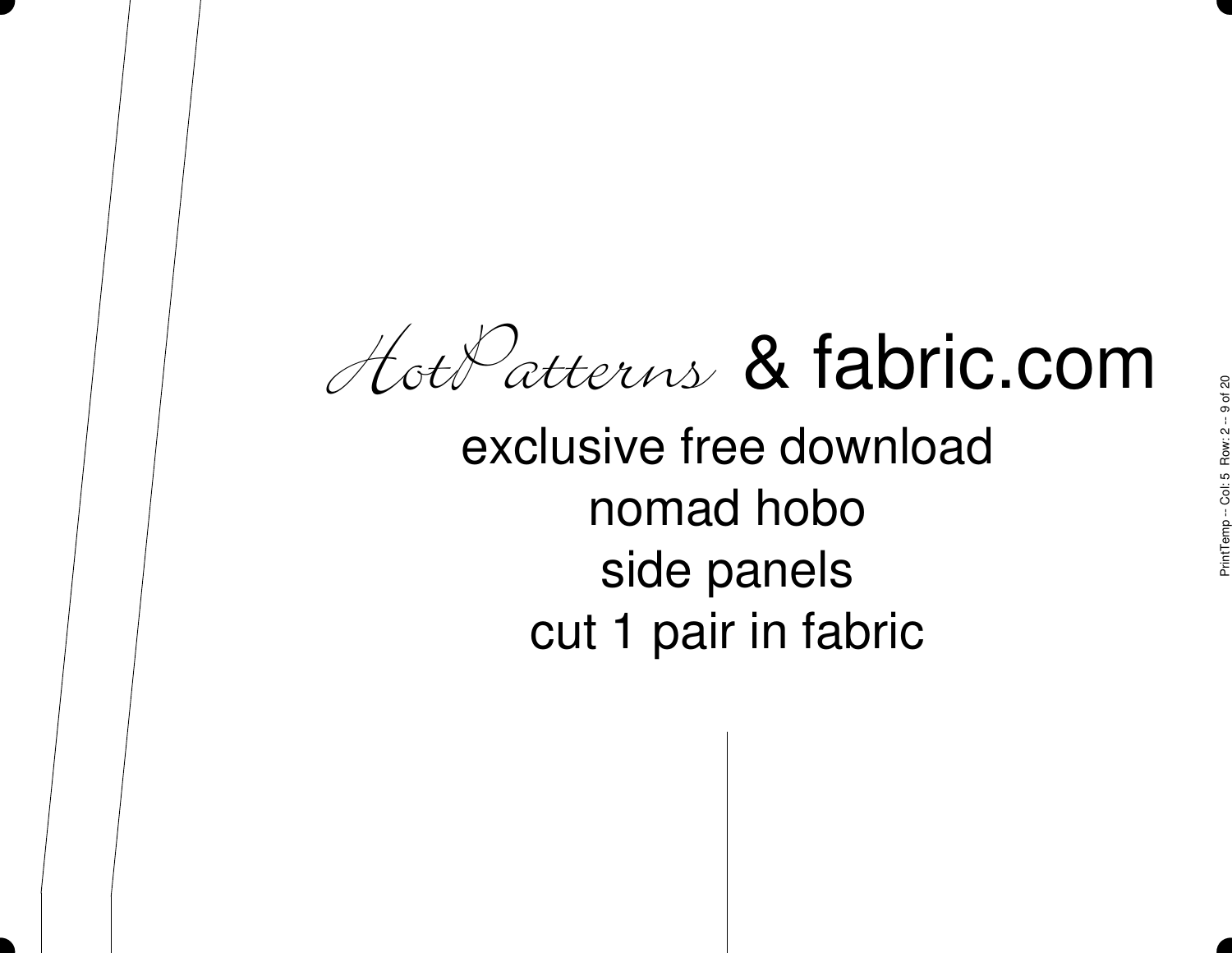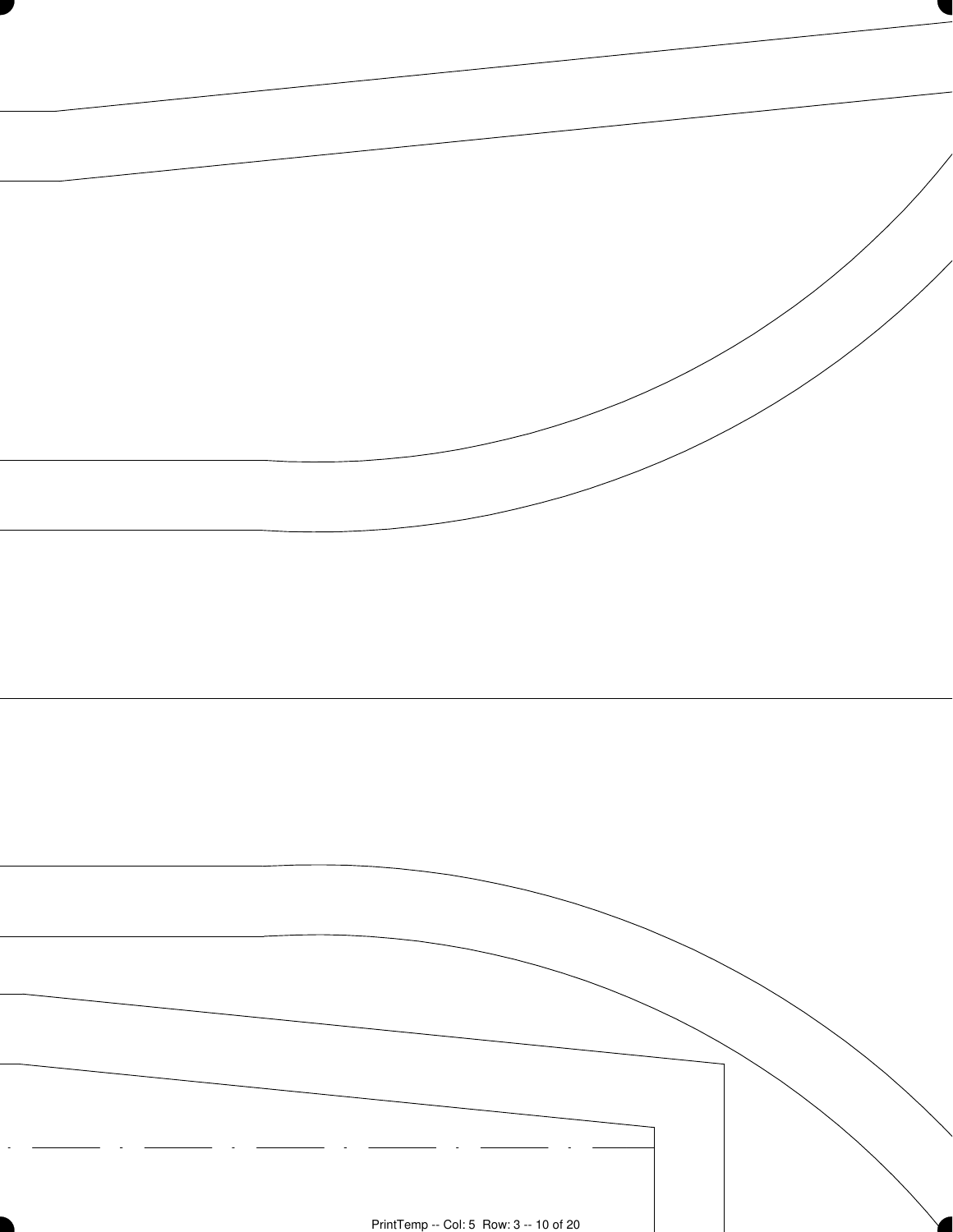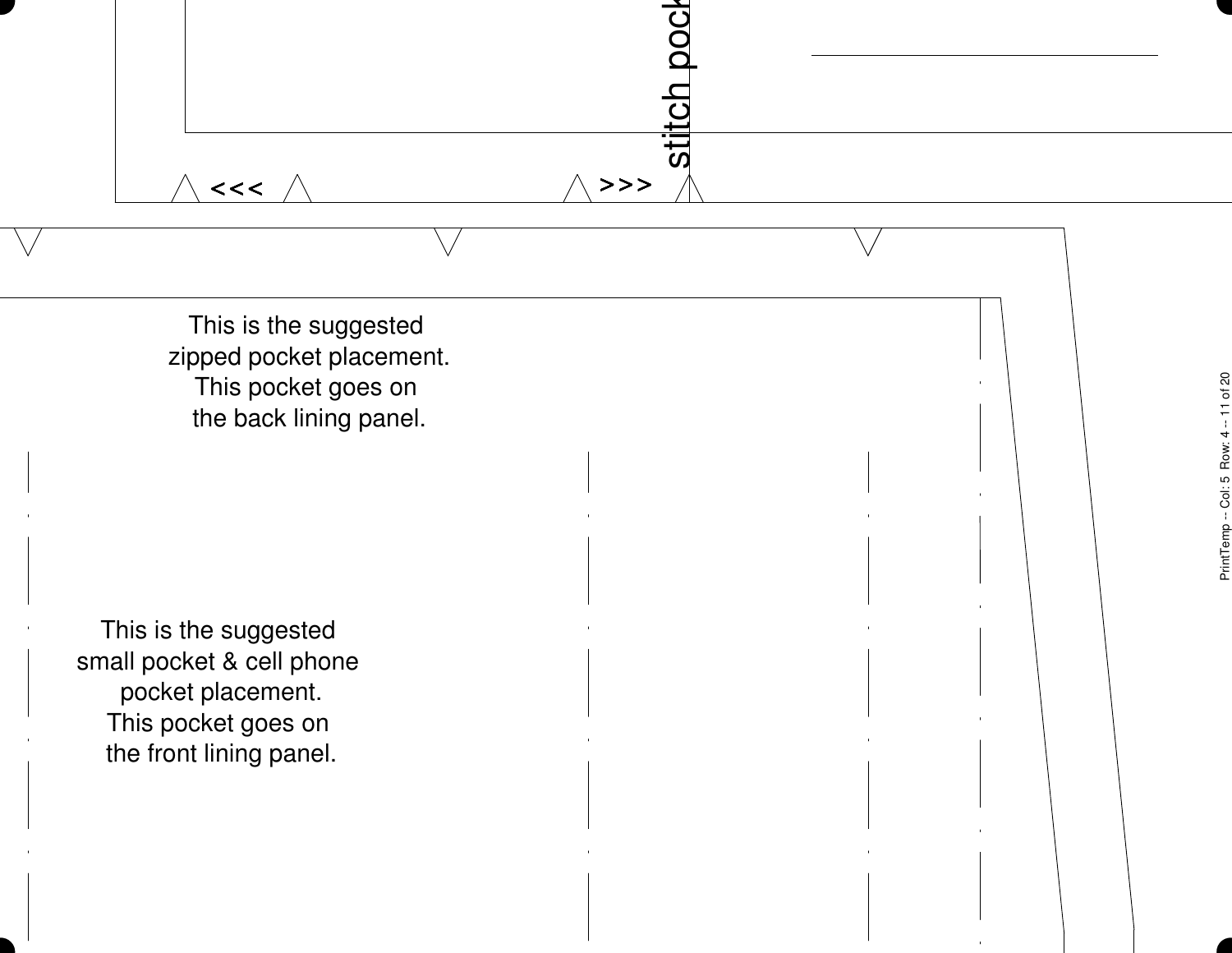



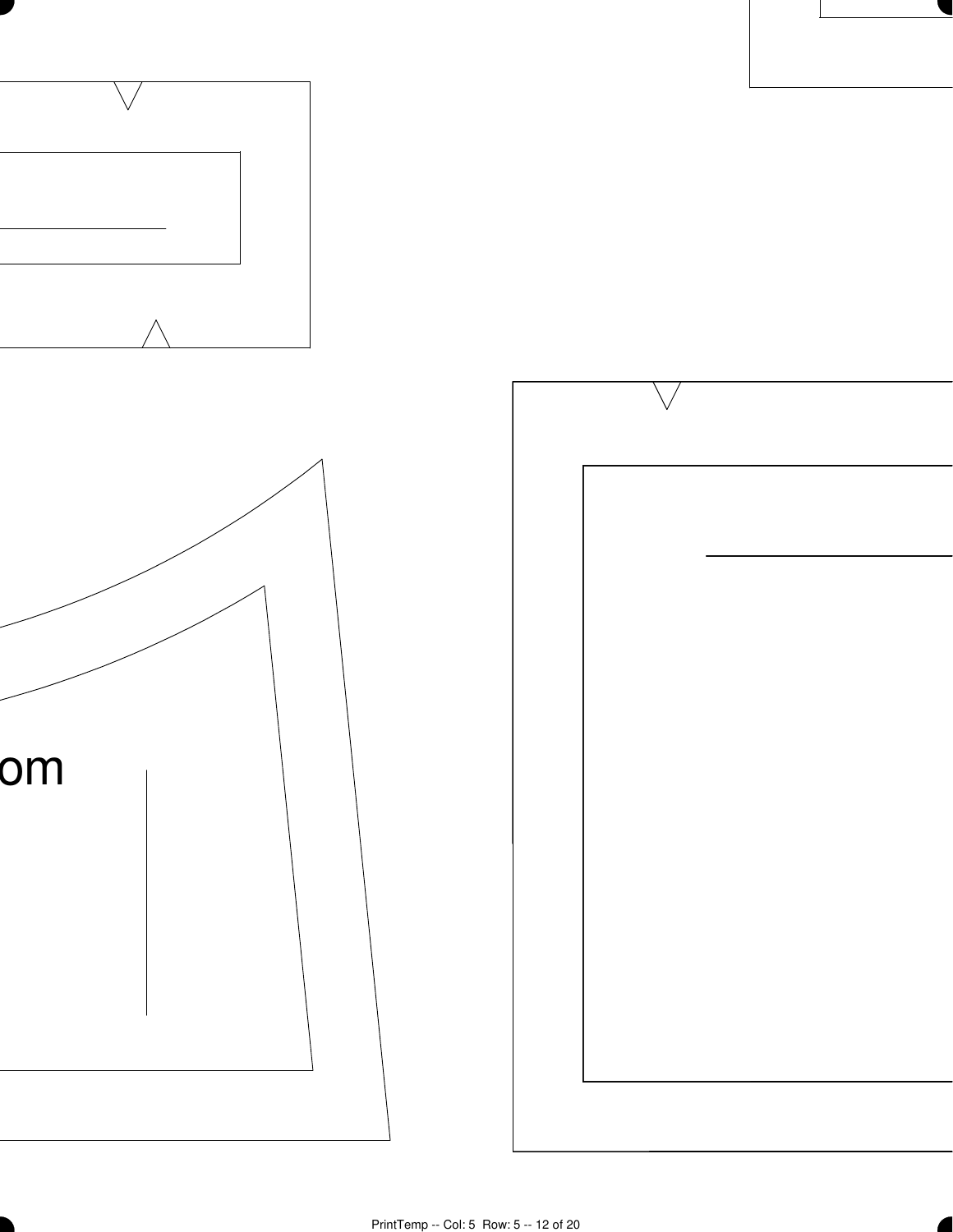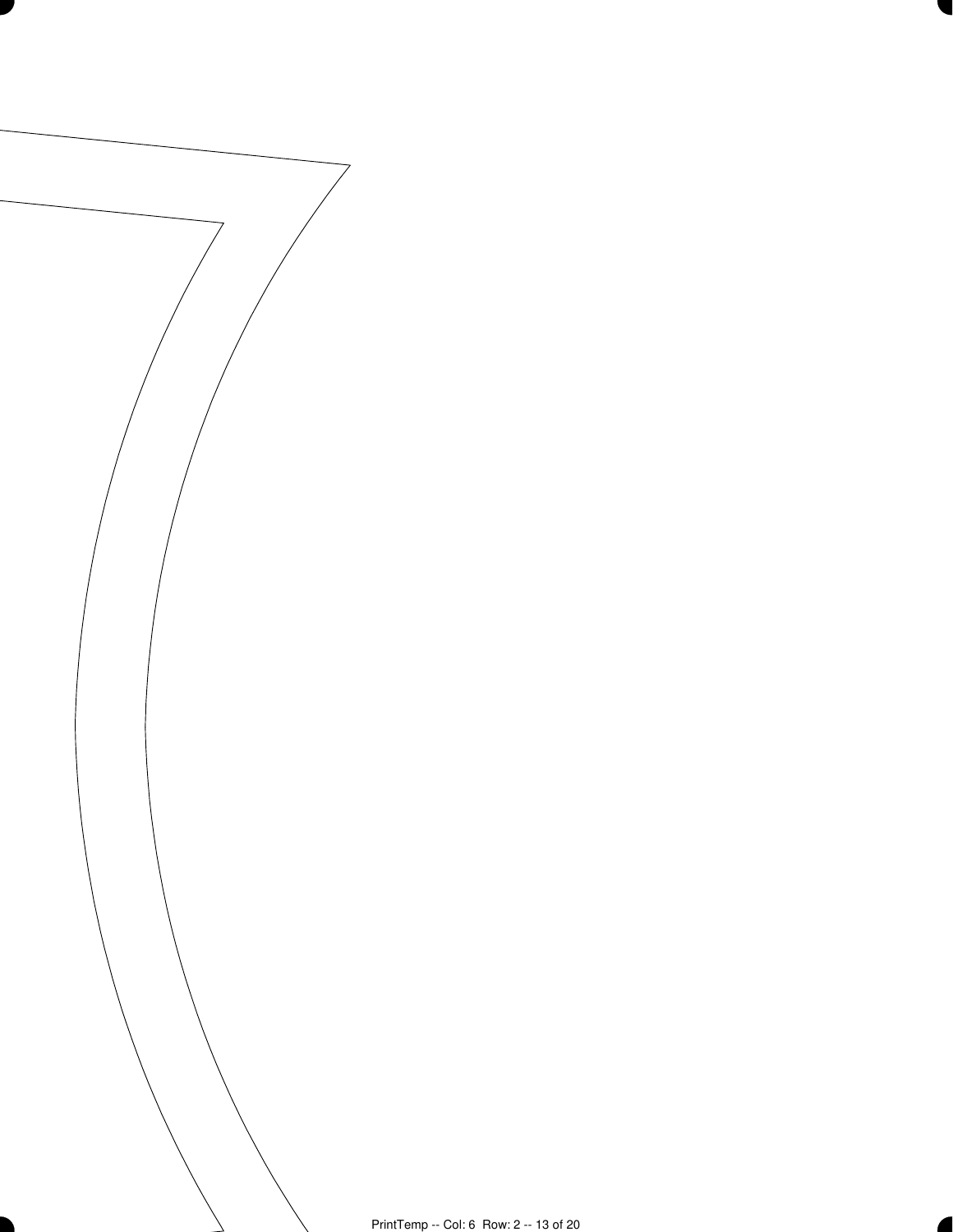$\circ$ 

# HotPatterns & fabric.com

exclusive free download nomad hobo front & back panel cut 1 pair in fabric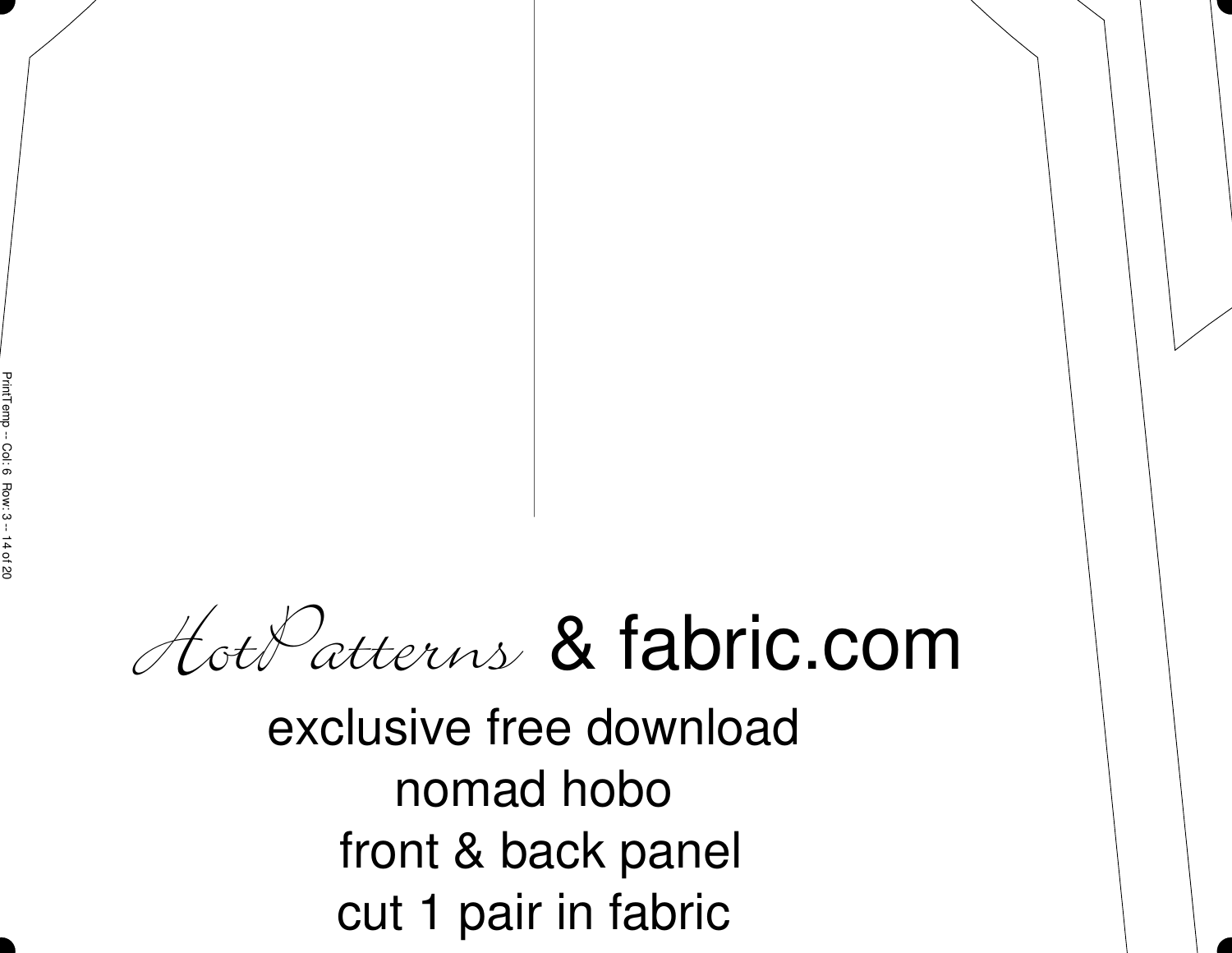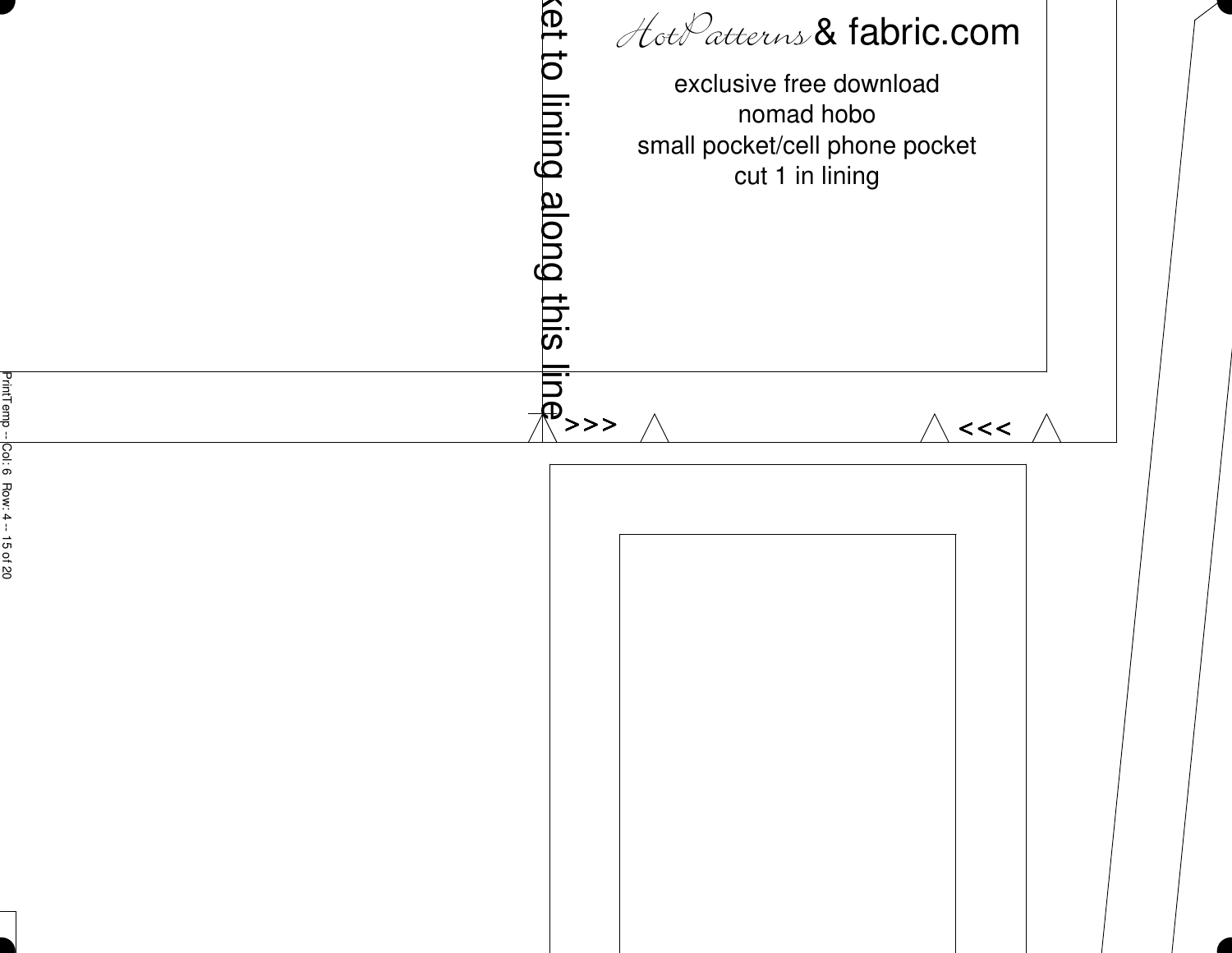HotPatterns& fabric.com

exclusive free download nomad hobo lower zipped pocket cut 1 in lining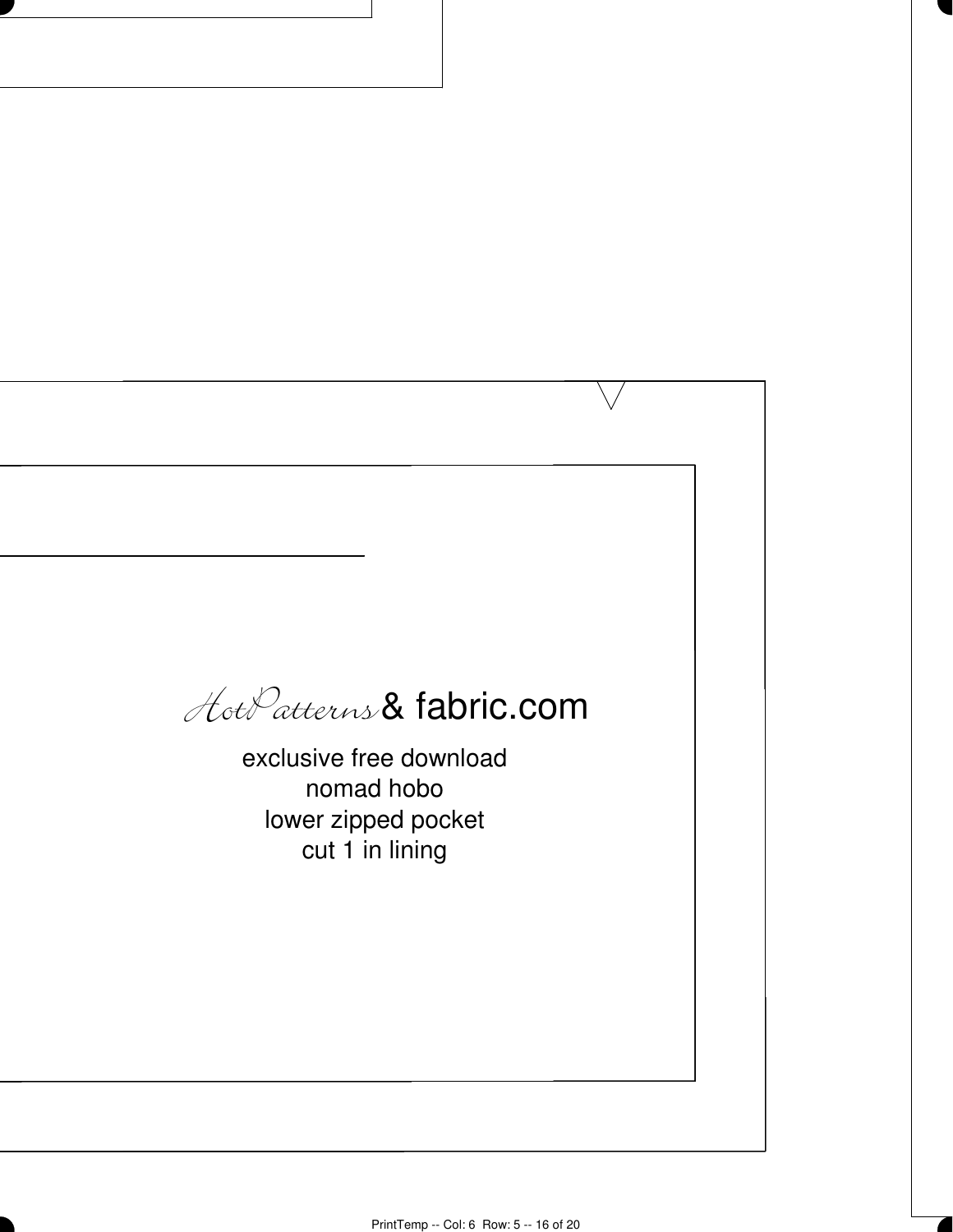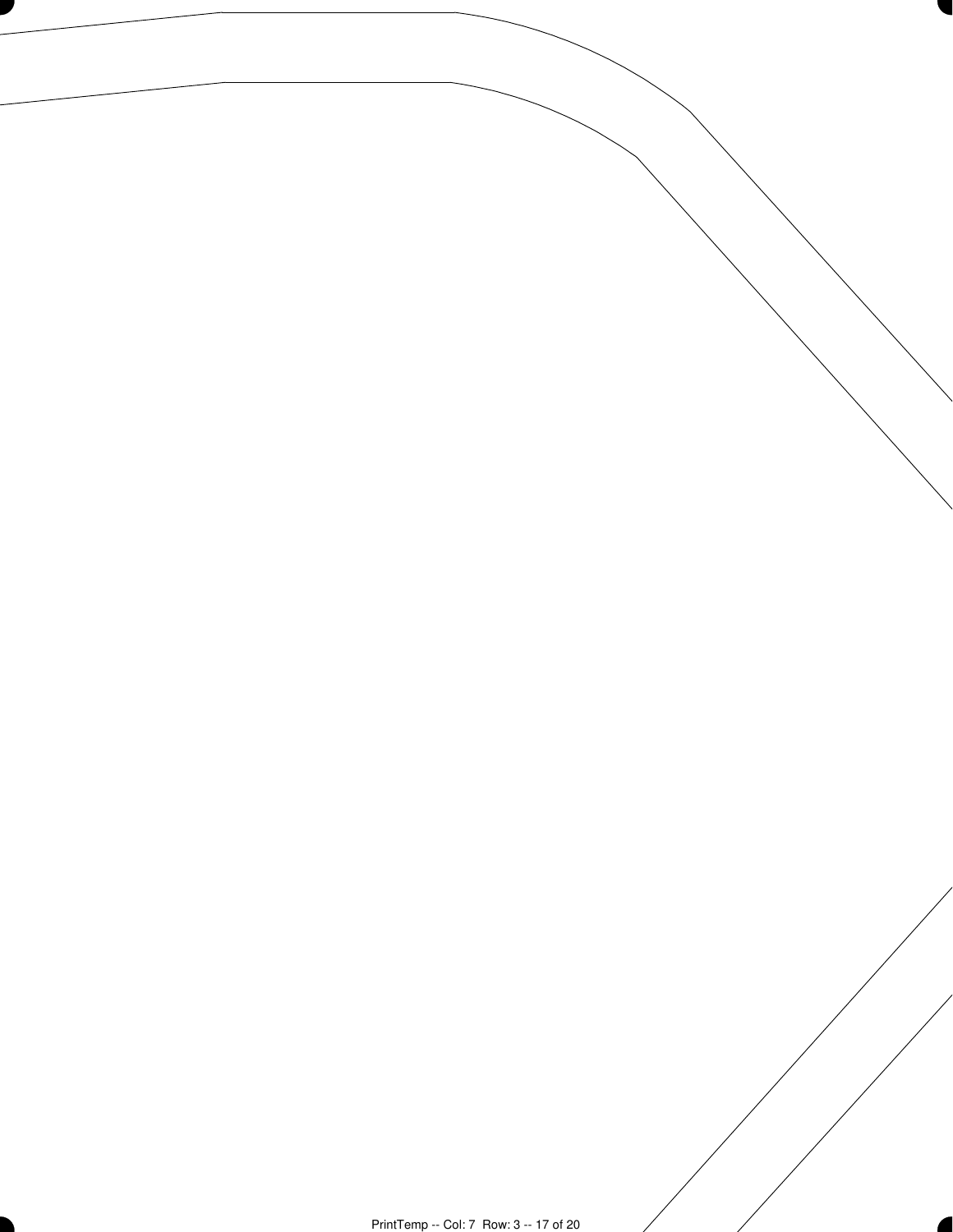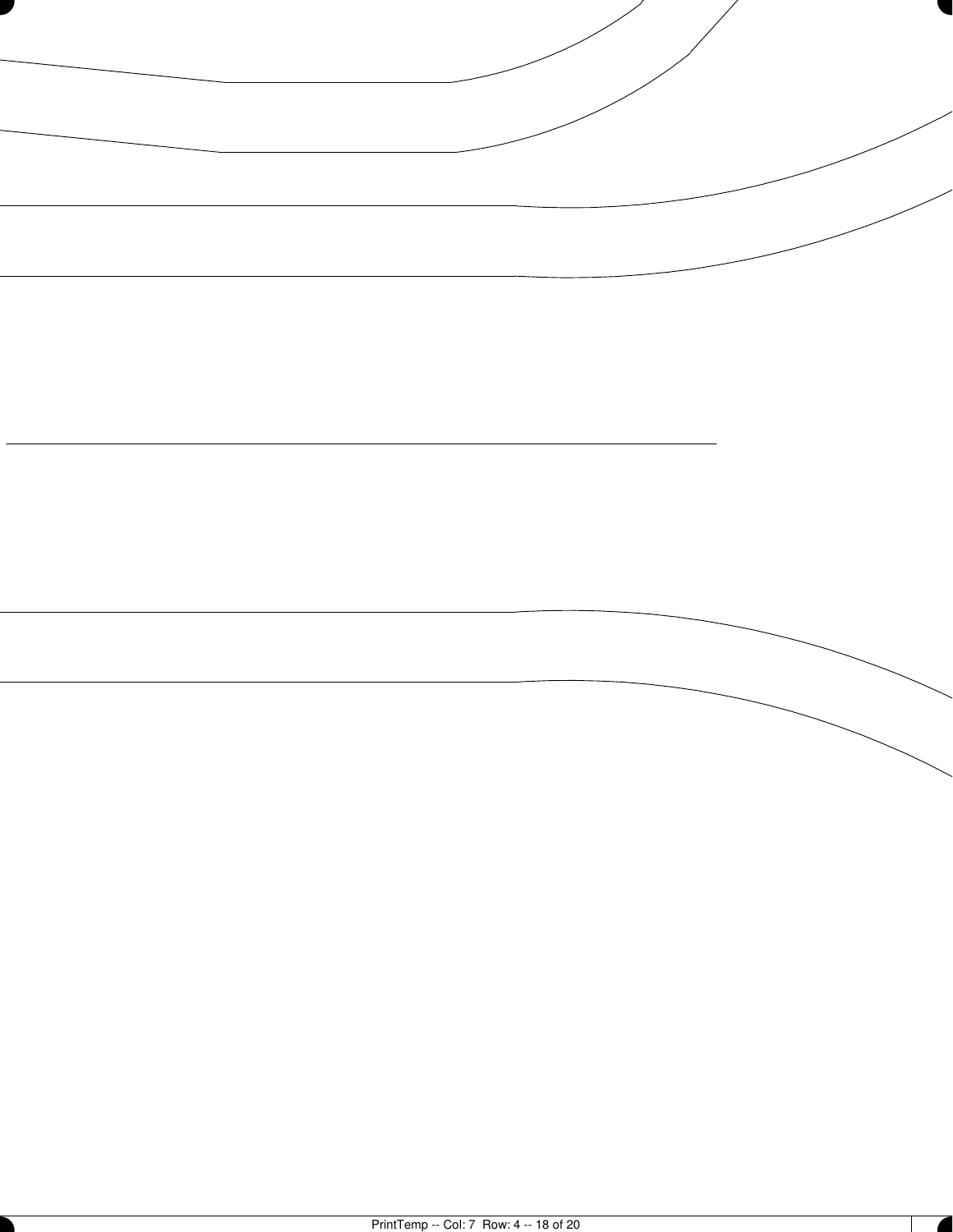PrintTemp -- Col: 8 Row: 3 -- 19 of 20